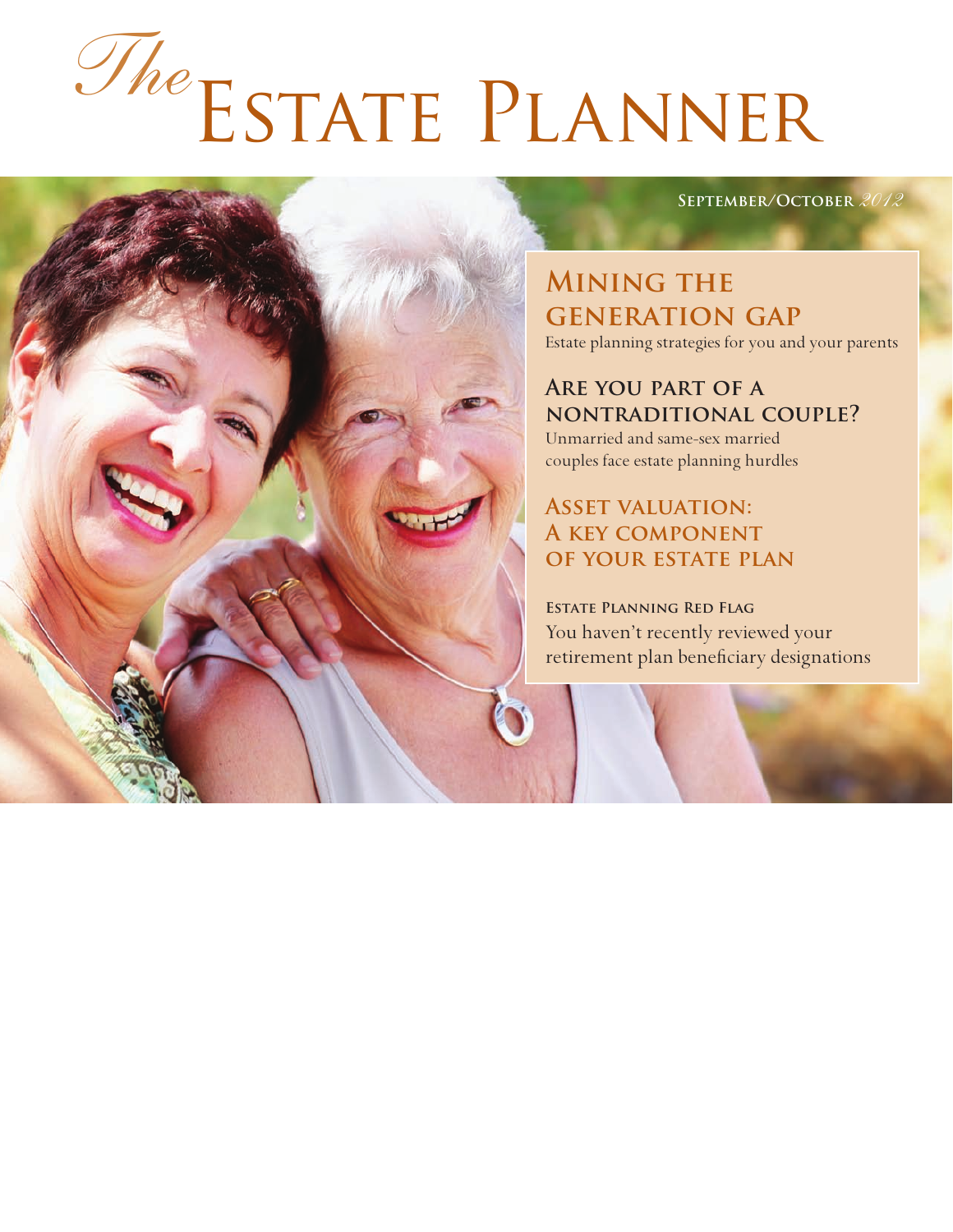## **Mining the generation gap Estate planning strategies for you and your parents**

 $\mathcal{S}_{\text{F}_{\text{R}}}^{\text{S}}$ Shifting income to family members in lower tax brackets can be a powerful tax-reduction strategy. For example, it was common for parents to transfer income-producing assets to children in their teens and early twenties until the "kiddie tax" was expanded, making this technique far less effective. (See "'Kiddie tax' isn't just for kiddies anymore" on page 3.)

But don't overlook your parents. If they're in a lower income tax bracket and their estates are small enough that estate taxes aren't a concern, there are several planning opportunities worth exploring.

#### **Give and you shall receive**

One of the most effective techniques is to transfer appreciated, income-producing assets to your parents with the understanding that you'll get the assets back upon your parents' deaths. In addition to slashing income taxes, this strategy may also erase any capital gains tax liability on the assets' appreciation in value.

Here's an example that illustrates the benefits: Mary is in the 35% federal income tax bracket and hasn't used any of her gift or estate tax exemptions. Among other assets, she owns \$300,000 of stock that pays a 5% "qualified" dividend. Her tax basis in the stock is \$100,000. Mary gives the stock to her father, Jim,

who's in the 15% tax bracket. The dividends provide Jim with additional income of \$15,000 per year.

This year, qualified dividends are tax-free for taxpayers in the 10% and 15% brackets. That means Jim won't pay any federal taxes on the dividends, as long as his taxable income for the year is \$35,350 or less. If Mary had held on to the stock, she would have paid a 15% tax on the dividend income.

*If your parents have substantial balances in traditional IRAs or qualified retirement plans, they may want to consider converting them or rolling them over into a Roth IRA.*

After 2012, unless the law is changed, qualified dividends will be taxed as ordinary income. Jim will still have a big tax advantage, however, with a marginal tax rate of 15% that is nearly 25 percentage points lower than Mary's 39.6% (assuming ordinary income tax rates also go up as scheduled).

> When Jim dies, he leaves the stock, which has grown in value to \$350,000, to Mary. Jim's estate is well under the estate tax exemption amount, so there's no estate tax.

In addition, as long as more than a year has passed since Jim received the stock, Mary is entitled to a "stepped-up" basis. In other words, her basis in the inherited stock is \$350,000 — its fair market value on the date of Jim's death — so she can turn around and sell it without triggering any capital gains taxes. If Mary had held the stock the entire time, she would have owed capital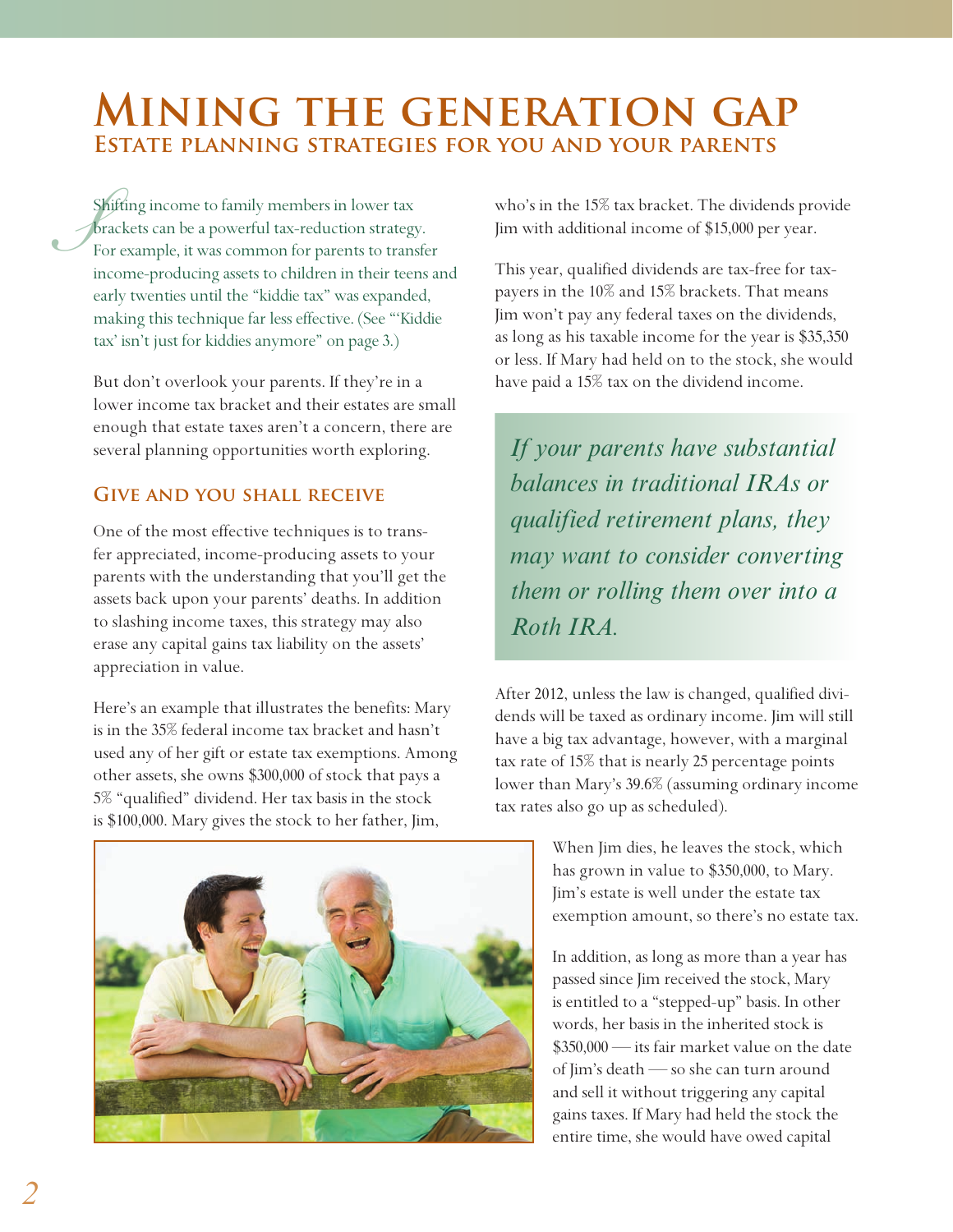gains taxes on \$250,000 in appreciation (\$350,000 less her \$100,000 basis).

#### PAY NOW, SAVE LATER

If your parents have substantial balances in traditional IRAs or qualified retirement plans, they may want to consider converting them or rolling them over into a Roth IRA. Doing so ensures that the distributions will be taxed at your parents' lower rate rather than at your rate after you inherit the accounts.

Here's an example: Tom and Beth are in the 35% tax bracket. Tom's parents are retired and have taxable income of approximately \$35,000 per year. Tom's mother has \$150,000 in a traditional IRA, all of which was funded with tax-deductible contributions. Although Tom's parents' income is enough to meet their needs, Tom's mother must withdraw taxable required minimum distributions (RMDs) from her IRA each year.

In 2012, Tom's parents can have taxable income up to \$70,700 without moving out of the 15% bracket. Tom suggests to his mother that she convert \$35,000 of her IRA into a Roth IRA and name him as the beneficiary.

Tom also offers to give his parents the money they need to cover the federal income taxes of \$5,250  $($35,000 \times 15\%)$  on the conversion plus any associated state income taxes. The gift is within the \$13,000 annual gift tax exclusion, so there's no gift tax.

Tom's mother converts similar amounts each year until the entire IRA balance has been siphoned into the Roth IRA. The conversion accomplishes two important goals: First, it eliminates the need for Tom's mother to take RMDs. (They aren't required for a Roth IRA's original owner.) Second, by paying tax on the converted amounts at his parents' 15% rate, Tom saves tens of thousands of dollars in income taxes.

When Tom inherits the Roth IRA, he can withdraw as much of the funds as he desires tax-free, so long as the assets have been in the Roth IRA for the required period. Alternatively, he can withdraw tax-free only his RMD each year (RMDs are

### **"Kiddie tax" isn't just for kiddies anymore**

The "kiddie tax" was designed to prevent parents from opening investment accounts in the names of their children to take advantage of their children's lower income tax brackets. It works by taxing a child's unearned income beyond certain limits at his or her parents' marginal rate. For 2012, a child's first \$950 of investment income is tax-free, the next \$950 is taxed at the child's rate and any excess over \$1,900 is taxed at the parents' marginal rate.

Originally, the kiddie tax applied to dependent children who were 13 years old or younger. The tax was expanded in 2006 to include children age 17 or younger and again in 2008 to include children 18 or younger as well as full-time students as old as 23. The tax doesn't apply to children who are married and file jointly or to children who aren't dependents (that is, whose earned income provides more than half of their support).

Even with the expanded kiddie tax, you still may have income shifting opportunities if your children are age 19 or older (24 or older for full-time students) or fall under one of the above exceptions. Such strategies can reduce your family's overall tax bite and preserve more wealth for future generations.

required for Roth IRAs inherited by someone other than the original owner's spouse) and allow the remainder to continue growing tax-free over his own lifetime for his family. If Tom had inherited the traditional IRA, distributions would have been taxed at Tom and Beth's higher rate.

#### **A family affair**

The estate planning techniques described show how you can work with your parents to minimize your family's tax burden. Talk with your estate planning advisor about these and other strategies for making the most of family members' lower tax rates.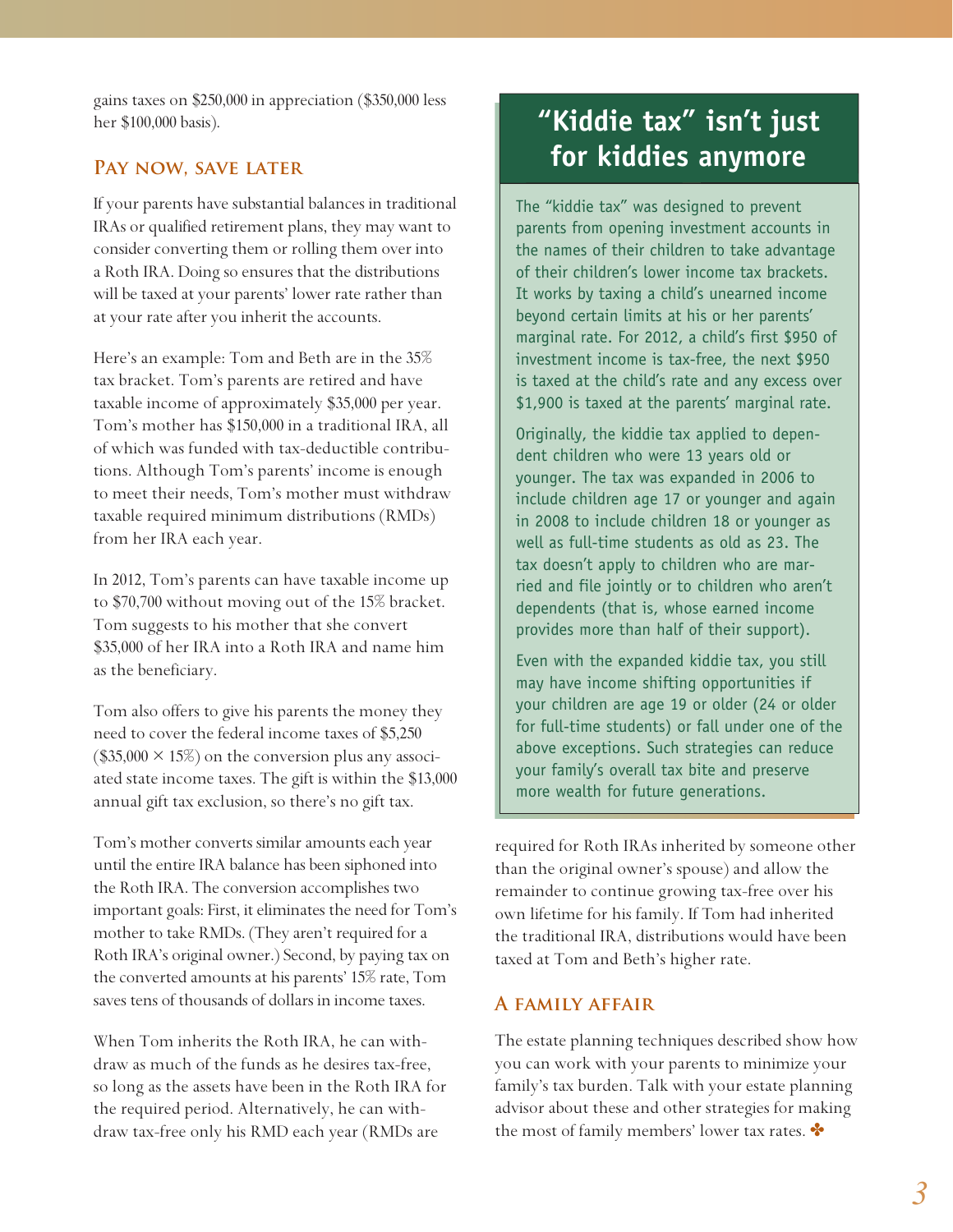# **Are you part of a nontraditional couple? Unmarried and same-sex married couples face estate planning hurdles**

*T* The federal gift and estate tax laws, as well as the laws in most states, were designed with "traditional" marriages between a man and woman in mind. If you don't fall within that category because you and your partner aren't married or because you're part of a same-sex marriage, thorough planning is required to meet your estate planning goals.

#### **Impact of same-sex marriage laws**

There's a common misconception that the samesex marriage laws enacted in several states provide same-sex married couples with the same rights and privileges as traditional married couples. But this isn't the case — at least not yet.

Under the Defense of Marriage Act (DOMA), the term "marriage" for purposes of federal law means "a legal union between one man and one woman as husband and wife" and the term "spouse" means "a person of the opposite sex who is a husband or

wife." This means that same-sex married couples are treated the same as unmarried couples under the federal gift and estate tax regime.

*If a member of an unmarried couple dies intestate, his or her partner likely will be disinherited.*

What about state laws? Same-sex married couples who live in one of the states that authorize this type of union should be treated the same as traditional married couples for inheritance, financial and health care decision-making and tax purposes. But if they're domiciled in another state, the answer



depends on that state's law. Under DOMA, a state may refuse to recognize same-sex marriages performed in other states. Some states recognize these marriages, but many do not.

Be aware that many lawmakers want to repeal DOMA. In addition, the U.S. Court of Appeals for the First Circuit recently found DOMA to be unconstitutional, and the case likely will be appealed to the U.S. Supreme Court. If either Congress repeals DOMA or the Supreme Court upholds the First Circuit's decision, the estate planning landscape will change dramatically for same-sex married couples.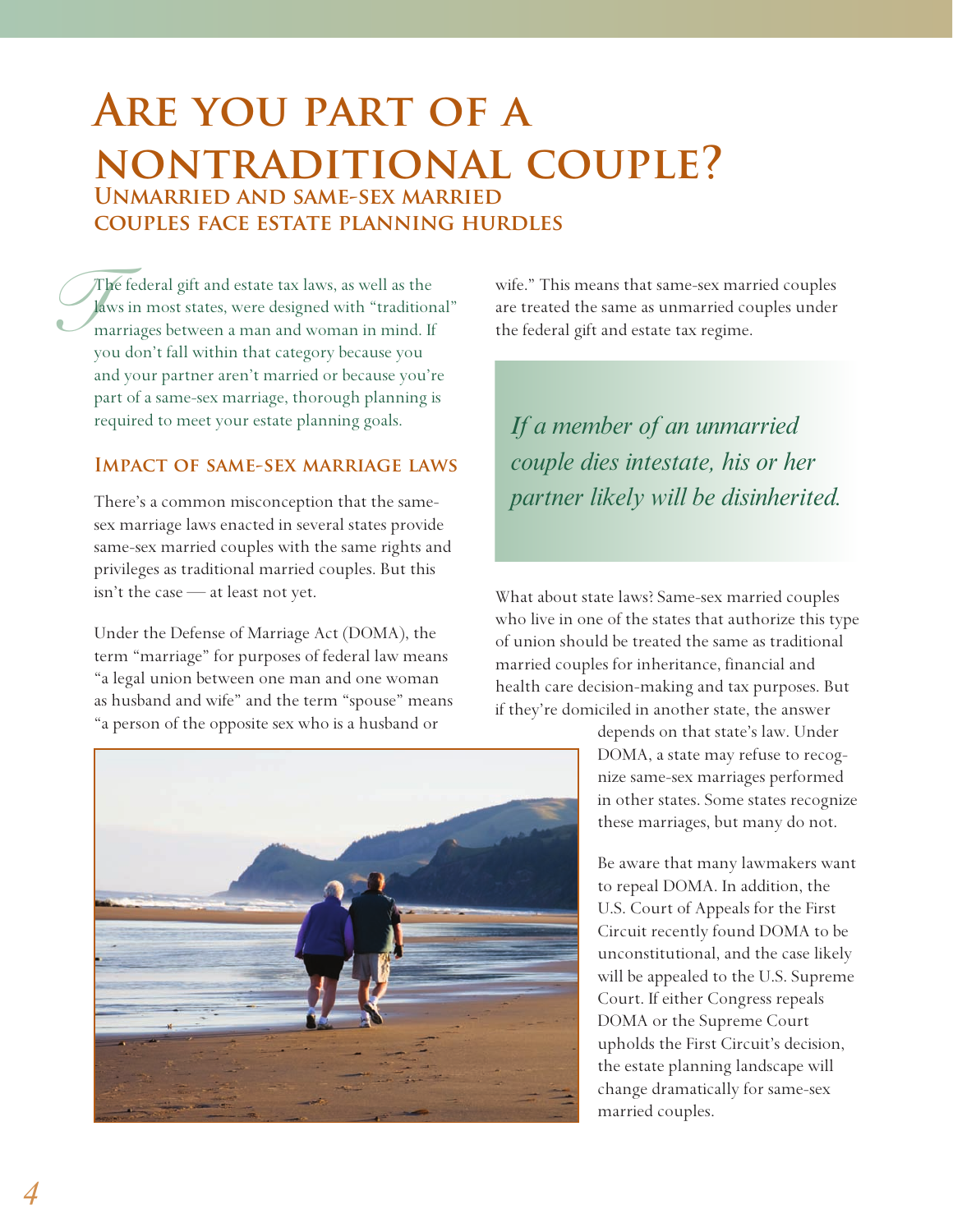Nevertheless, because currently under federal law as well as the laws of many states samesex married couples aren't treated as married couples, such couples may need to plan as if they weren't married.

#### **Documentation is key**

Everyone should document their wishes with wills, trusts or other estate planning instruments. But it's even more critical for nontraditional couples.

When married people in traditional couples die intestate (that is, without a will), their assets are still distributed to their surviving spouses and children according to state law (though possibly not in the precise manner they would have desired). If a member of an unmarried couple dies intestate, however, his or her partner likely will be disinherited.

Planning for disability or incapacity is also important. Again, everyone should sign advance directives, powers of attorney and other documents to spell out how health care and financial decisions should be made in the event they're unable to make such decisions themselves.

But even without such documents, a spouse in a traditional couple has the right to make certain decisions on the other spouse's behalf. Members of an unmarried couple, on the other hand, generally have no rights to participate in such decisions for their partners without written authorization.

#### **Gifting strategies**

For traditional married couples, estate planning typically centers around the federal marital deduction, which allows one spouse to make unlimited gifts or bequests to the other spouse gift- and estate-tax-free (as long as the recipient spouse is a U.S. citizen). The marital deduction isn't available to unmarried couples, nor is it available on the federal level to same-sex married couples. As a result, it's critical for these couples to begin planning early



to make the most of the annual gift tax exclusion and lifetime gift tax exemption.

Currently, the annual exclusion allows you to make up to \$13,000 in tax-free gifts to an unlimited number of recipients each year. The lifetime exemption stands at \$5.12 million, but it's scheduled to drop to \$1 million beginning in 2013. Although Congress may adjust next year's lifetime exemption, it's a good idea to take advantage of the \$5.12 million exemption while it lasts to the extent you can afford to do so.

#### **Consult your advisor**

If you're part of a nontraditional couple, you likely know that some traditional estate planning strategies aren't available to you. Discuss your options with your estate planning advisor about steps you can take to ensure that your wishes are respected and your goals are achieved.  $\clubsuit$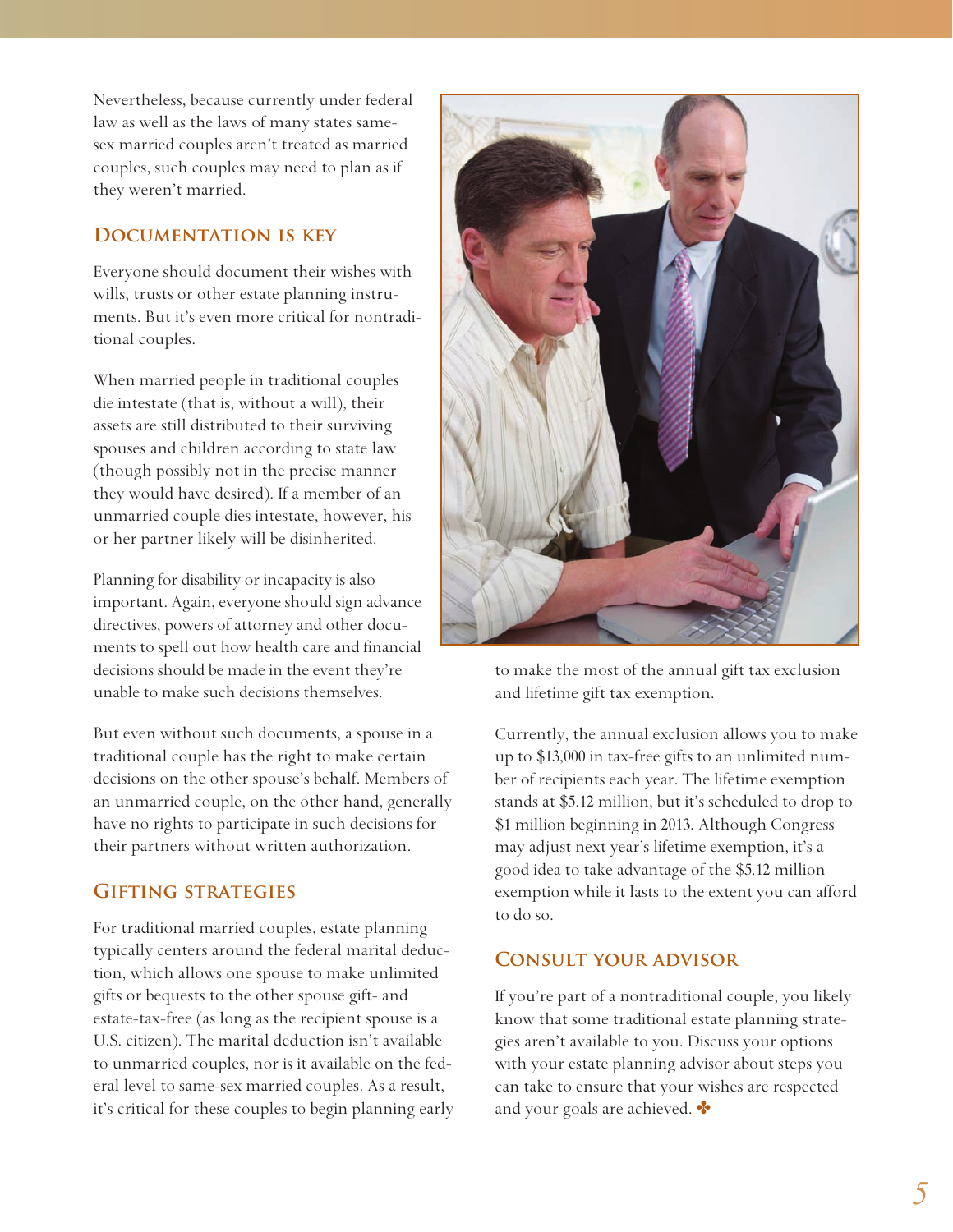# **Asset valuation: A key component of your estate plan**

While While Ken is working on revising his estate plan, he decides to gift his extensive collection of antique coins to his grandson. The problem is, he doesn't know the market value of his collection, so he can't accurately report the value on his gift tax return. Ken's estate planning advisor puts him in touch with a qualified appraiser who can value the collection.

> When you make a noncash gift, a professional valuation can reduce the chances that the IRS will challenge your gift tax return, thus decreasing the possibility of unplanned tax liability.

#### **3-year statute of limitations**

If you make substantial noncash gifts — either outright or in trust — IRS regulations provide for a three-year statute of limitations during which the IRS can challenge the value you report on your gift tax return. After the three-year period expires, you can enjoy the peace of mind that comes with knowing that your estate plan will work as you intended.

There's one catch, though: The statute of limitations doesn't *begin* until your gift is "adequately





disclosed" on a gift tax return. Under IRS regulations, to adequately disclose a gift, you must provide a detailed description of the nature of the gift, the relationship of the parties to the transaction and the basis for the valuation. You may also be required to furnish certain financial statements or other financial data and documents.

The regulations also provide that you can satisfy the adequate disclosure rule's information requirements by submitting an appraisal report by a qualified, independent appraiser that includes details about the property, the transaction and the appraisal process. In most cases, this is the most effective way to ensure that you've disclosed gifts adequately and triggered the statute of limitations. Even if a gift's value falls under the \$13,000 annual exclusion and thus won't be taxable, it's a good idea to file a gift tax return to get the statute of limitations running.

#### **Misstatement penalties can add up**

Insufficient valuations expose you to the risk that the IRS will revalue property and assess additional taxes down the road. They can also result in significant